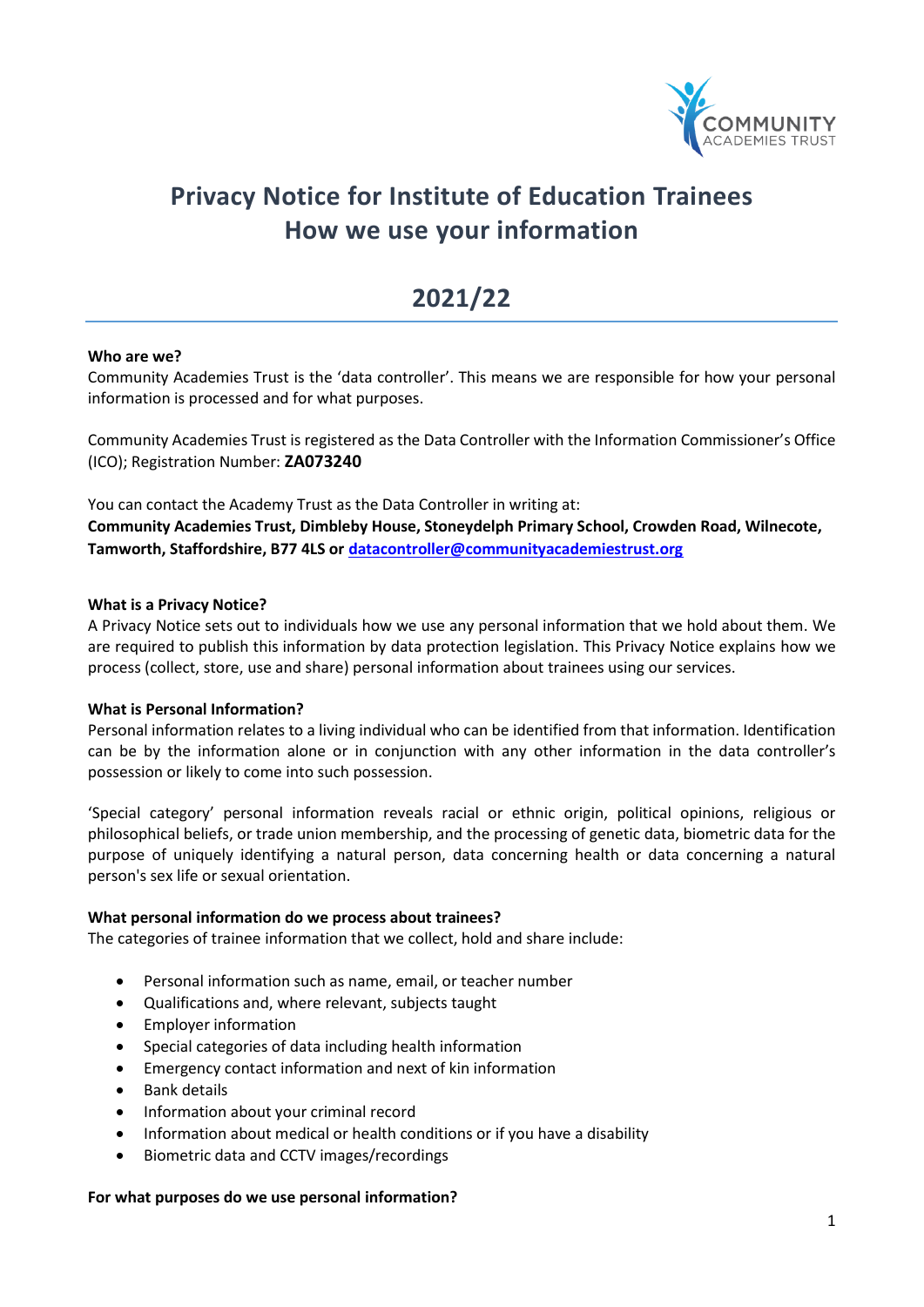We use trainee data to:

- Enable individuals to be paid bursaries where applicable
- Report to the Department for Education on various programs we run
- Record attendance at training events
- Allocate trainees to schools within our Institute of Education
- Provide absence, performance management, discipline and grievance and other statistics to effectively manage the trust
- Ensure effective general HT and business administration
- Provide references on request for current or former employees
- Ensure that we can act in an emergency

#### **Collecting trainee information**

Whilst some of the trainee information you provide to us is mandatory, some of it is provided to us on a voluntary basis, to allow you to access the programmes. In order to comply with the General Data Protection Regulation, we will inform you whether you are required to provide certain information to us or if you have a choice in this.

To enable lateral flow testing in schools and the workplace, we need to process personal data of those taking part. For information on the data processed in relation to testing, please refer to the privacy information provided by the DfE and published on our website

[https://www.gov.uk/government/publications/coronavirus-covid-19-testing-privacy-information/testing](https://www.gov.uk/government/publications/coronavirus-covid-19-testing-privacy-information/testing-for-coronavirus-privacy-information-quick-read--2)[for-coronavirus-privacy-information-quick-read--2](https://www.gov.uk/government/publications/coronavirus-covid-19-testing-privacy-information/testing-for-coronavirus-privacy-information-quick-read--2)

#### **What are the legal reasons for us to process your personal information?**

We are required to process personal information in accordance with data protection legislation and only do so when the law allows us to. Data Protection law sets out the lawful reasons we have to process your personal information, and these are as follows:

#### **What are the legal reasons for us to process your personal information?**

We are required to process personal information in accordance with data protection legislation and only do so when the law allows us to. Data Protection law sets out the lawful reasons we have to process your personal information, and these are as follows:

#### **1) To comply with the law**

We collect and use general purpose trainee information in order to meet certain legal requirements and legal obligations placed upon the Academy Trust by UK law. We therefore have the right to process your personal information for such purposes without the need to obtain your consent.

Details of the type of processing that we must undertake, the personal data that is processed, the legislation which requires us to do so and who we may share this information with is set out in Table 1.

## **2) To protect someone's vital interests**

We are able to process personal information when there is an emergency and/or where a person's life is in danger.

Details of the type of processing that we may undertake on this basis and who we may share that information is set out in Table 2.

#### **3) With the consent of the individual to whom that information 'belongs'**

Whilst much of the personal information is processed in accordance with a legal requirement, there is some personal information that we can only process when we have your consent to do so. In these circumstances,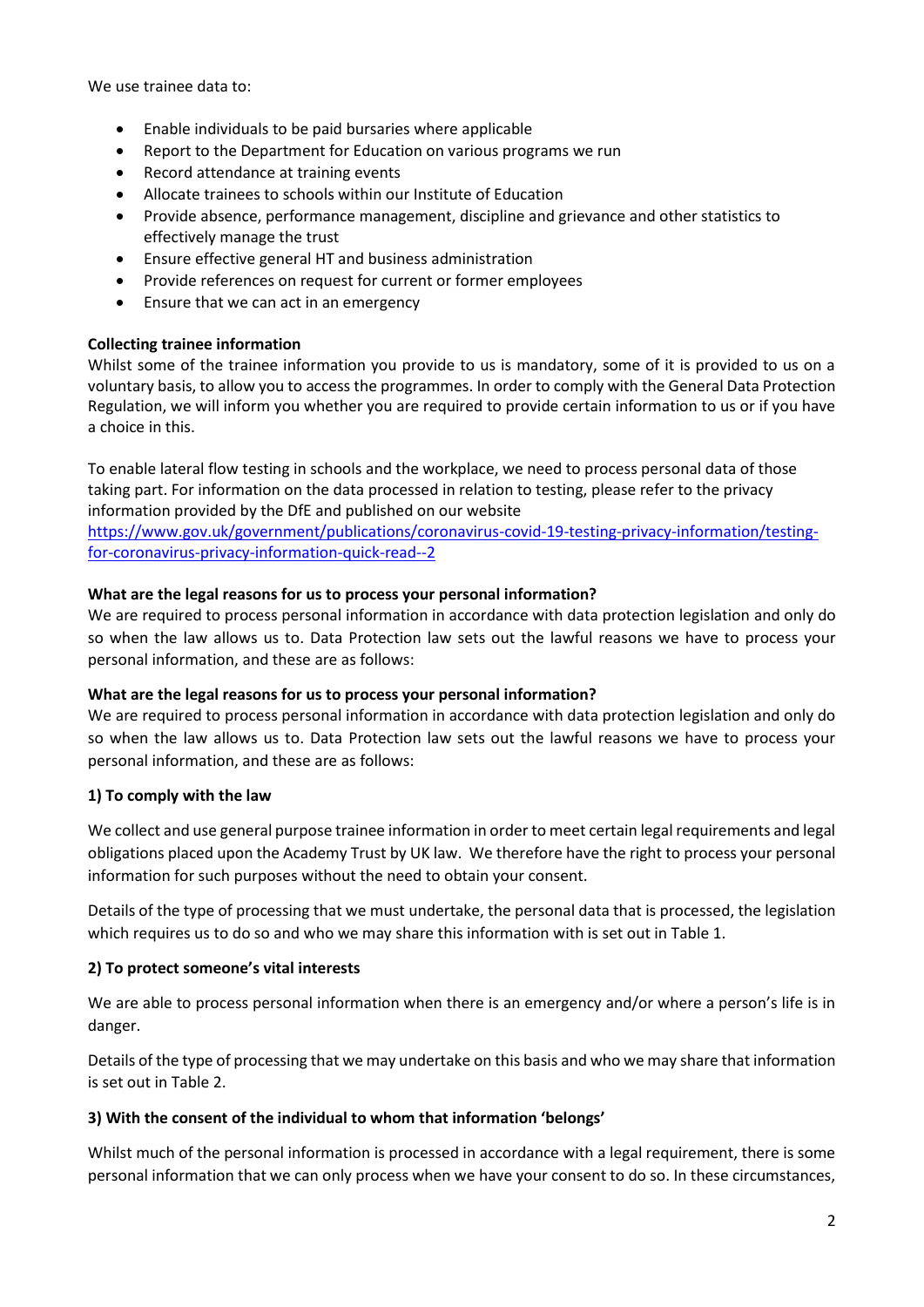we will provide you with specific and explicit information regarding the reasons the data is being collected and how the data will be used.

Details of the type of processing that we may undertake on this basis and who we may share that information is set out in Table 3.

## **4) To perform a public task**

It is a day-to-day function of the Academy Trust to ensure that trainees receive the training and support they require. Much of this work is not set out directly in any legislation but it is deemed to be necessary in order to ensure that trainees are properly supported and able to do their job.

Details of the type of processing that we may undertake on this basis and who we may share that information is set out in Table 4.

## **5) For legitimate interests**

We are able to process your information as it is necessary for your legitimate interests.

Details of the type of processing that we may undertake on this basis and who we may share that information is set out in Table 5.

## **Special category personal information**

In order to process 'special category' data, we must be able to demonstrate how the law allows us to do so. In additional to the lawful reasons above, we must also be satisfied that ONE of the following additional lawful reasons applies:

- 1) Explicit consent of the data subject
- 2) Necessary for carrying out obligations and exercising specific rights in relation to employment and social security and social protection law
- 3) Processing relates to personal data which is manifestly made public by the data subject
- 4) Necessary for establishing, exercising, or defending legal claims
- 5) Necessary for reasons of substantial public interest
- 6) Necessary for preventive or occupational medicine, or for reasons of public interest in the area of public health
- 7) Necessary for archiving, historical research, or statistical purposes in the public interest

The lawful reasons for each type of sensitive category personal information that we process is set out in the tables attached.

## **Who might we share your information with?**

We routinely share trainee information with:

- The Department for Education (DfE)
- Our bankers
- Other schools within our Institute of Education
- University awarding qualifications
- Relevant local authorities
- HRMC

We do not share information about our trainees unless the law and our policies allow us to do so.

Please refer to the table for information about what personal information is shared with which specific third parties.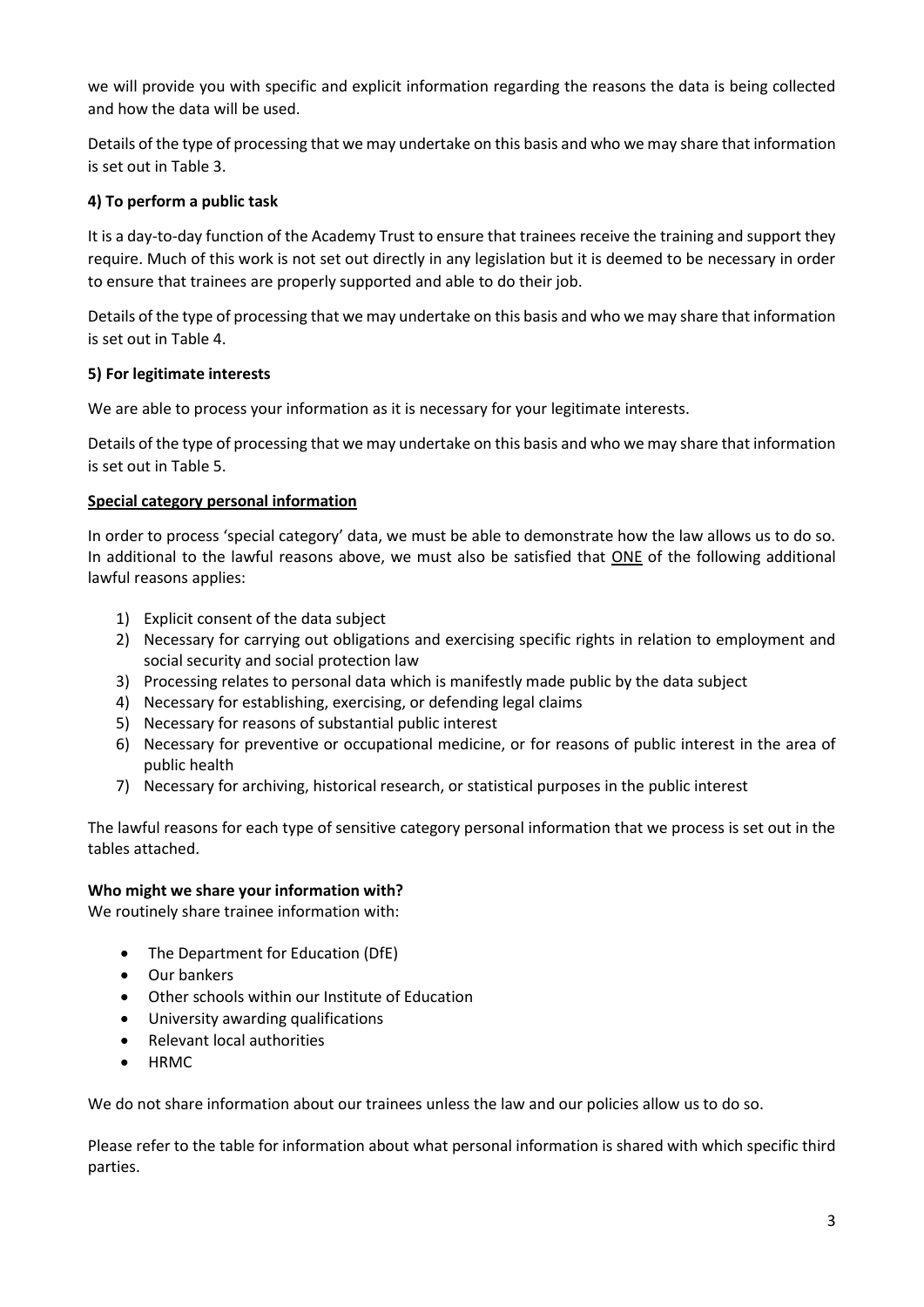#### **What do we do with your information?**

All personal information is held in a manner which is compliant with data protection legislation. Personal information is only processed for the purpose it was collected. The Academy Trust monitors the personal information it processes and will only share personal information with a third party if it has a legal basis to do so (as set out above).

#### **How long do we keep your information for?**

In retaining personal information, the Academy Trust complies with the Retention Schedules provided by the Information Record Management Society. The schedules set out the Statutory Provisions under which the Academy Trust are required to retain the information.

A copy of those schedules can be located using the following link: <http://irms.org.uk/page/SchoolsToolkit>

#### **Transferring data internationally**

Where we transfer personal data to a country outside of the UK, we will do so with the appropriate safeguards in place in accordance with data protection law.

#### **What are your rights with respect of your personal information?**

Under data protection law, trainees have the right to request access to information about them that we hold. To make a request for your personal information contact the School Data Protection Officer at Warwickshire Legal Services via email at [dpo@communityacademiestrust.org](mailto:dpo@communityacademiestrust.org) or alternatively;

School Data Protection Officer Warwickshire Legal Services Warwickshire County Council Shire Hall Market Square Warwick CV34 4RL

## \*\***Please ensure that you specify you are requesting personal information that Community Academies Trust holds and that you are a trainee within our Institute of Education.**

You also have the right to:

- object to processing of personal data that is likely to cause, or is causing, damage or distress
- prevent processing for the purpose of direct marketing
- object to decisions being taken by automated means
- in certain circumstances, have inaccurate personal data rectified, blocked, erased, or destroyed; and
- claim compensation for damages caused by a breach of the Data Protection regulations

If you have a concern about the way, we are collecting or using your personal data, you should raise your concern with us in the first instance or directly to the Information Commissioner's Office at <https://ico.org.uk/concerns/>

#### **Review**

The content of this Privacy Notice will be reviewed in **October 2022**.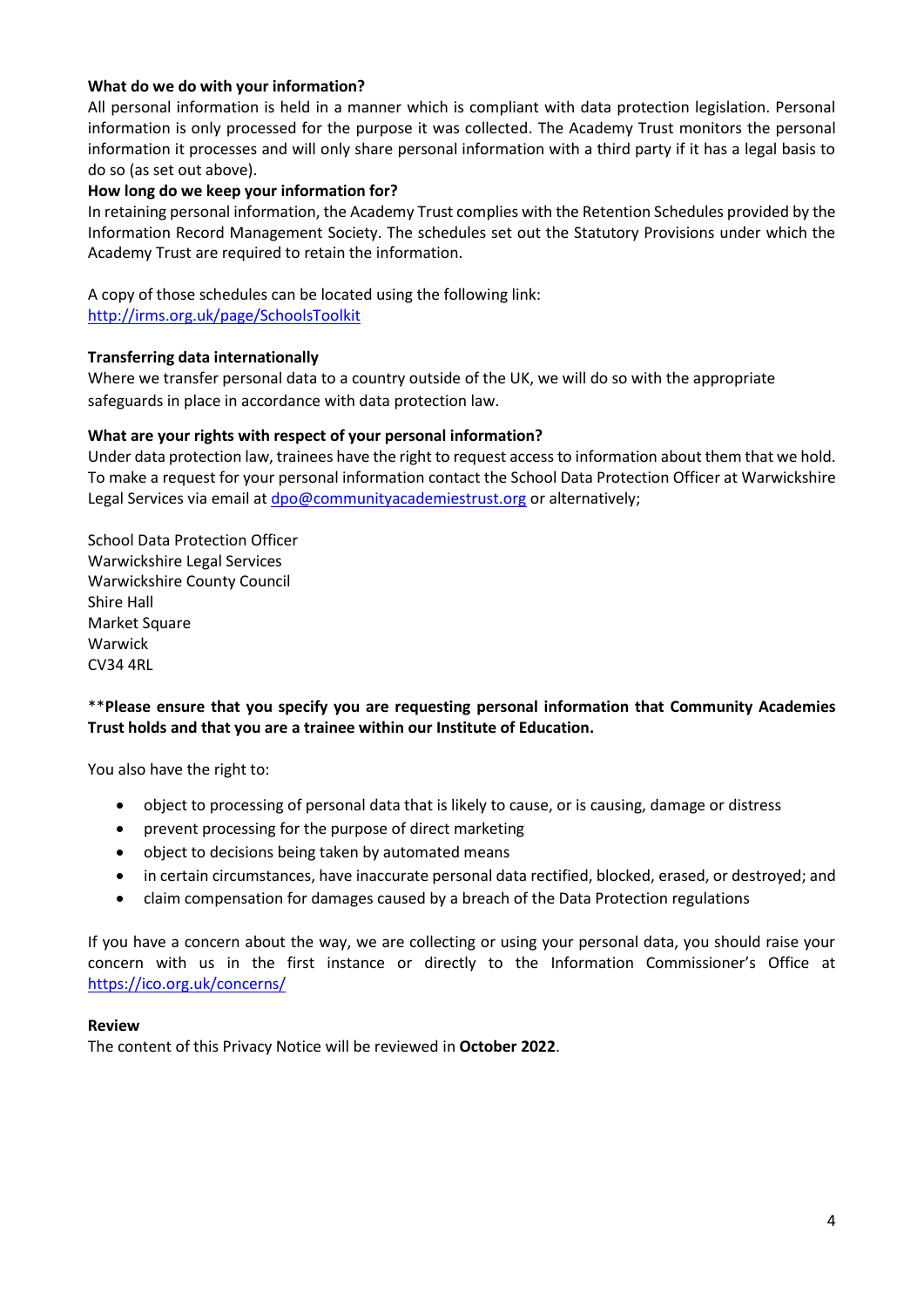**Table 1** – Personal information we are required to process to comply with the law:

| Information<br><b>Type</b>                                                                                                                                                 | Relevant<br>legislation                                                                          | <b>Special</b><br>Category-<br>additional<br>lawful<br>reason | <b>Third Parties with</b><br>whom we share<br>the information                                                                         | Lawful reason for<br>sharing |
|----------------------------------------------------------------------------------------------------------------------------------------------------------------------------|--------------------------------------------------------------------------------------------------|---------------------------------------------------------------|---------------------------------------------------------------------------------------------------------------------------------------|------------------------------|
| Name<br>$\bullet$<br>Date of birth<br>Address<br>National<br>Insurance<br>number<br>Start date<br>Salary<br>information<br>Student loan<br>information<br>Contracted hours | Tax law                                                                                          |                                                               | <b>HMRC</b>                                                                                                                           | Legal obligation             |
| ID verification for DBS                                                                                                                                                    | <b>KCSIE</b>                                                                                     |                                                               | <b>DBS Checking</b><br>Service                                                                                                        | Legal obligation             |
| Section 128<br>$\bullet$<br>check<br>Disqualification<br>by association<br>Prohibition<br>$\bullet$<br>checks<br>DBS number                                                | <b>KCSIE</b>                                                                                     |                                                               | Ofsted                                                                                                                                | Legal obligation             |
| Name<br>$\bullet$<br>Address<br>Pay information<br>Pension<br>information<br>Nationality<br>Gender<br>Ethnicity<br>Age<br>Job role                                         |                                                                                                  |                                                               | <b>Office of National</b><br><b>Statistics</b>                                                                                        | Legal obligation             |
| Accident records                                                                                                                                                           | Reporting of<br>Injuries, Diseases<br>& Dangerous<br>Occurrences<br>Regulations 2013<br>(RIDDOR) |                                                               | Health &<br>$\bullet$<br>Safety<br>Executive<br>Local<br>$\bullet$<br>Authority<br>Health &<br>Safety<br>team<br>(where<br>necessary) | Legal obligation             |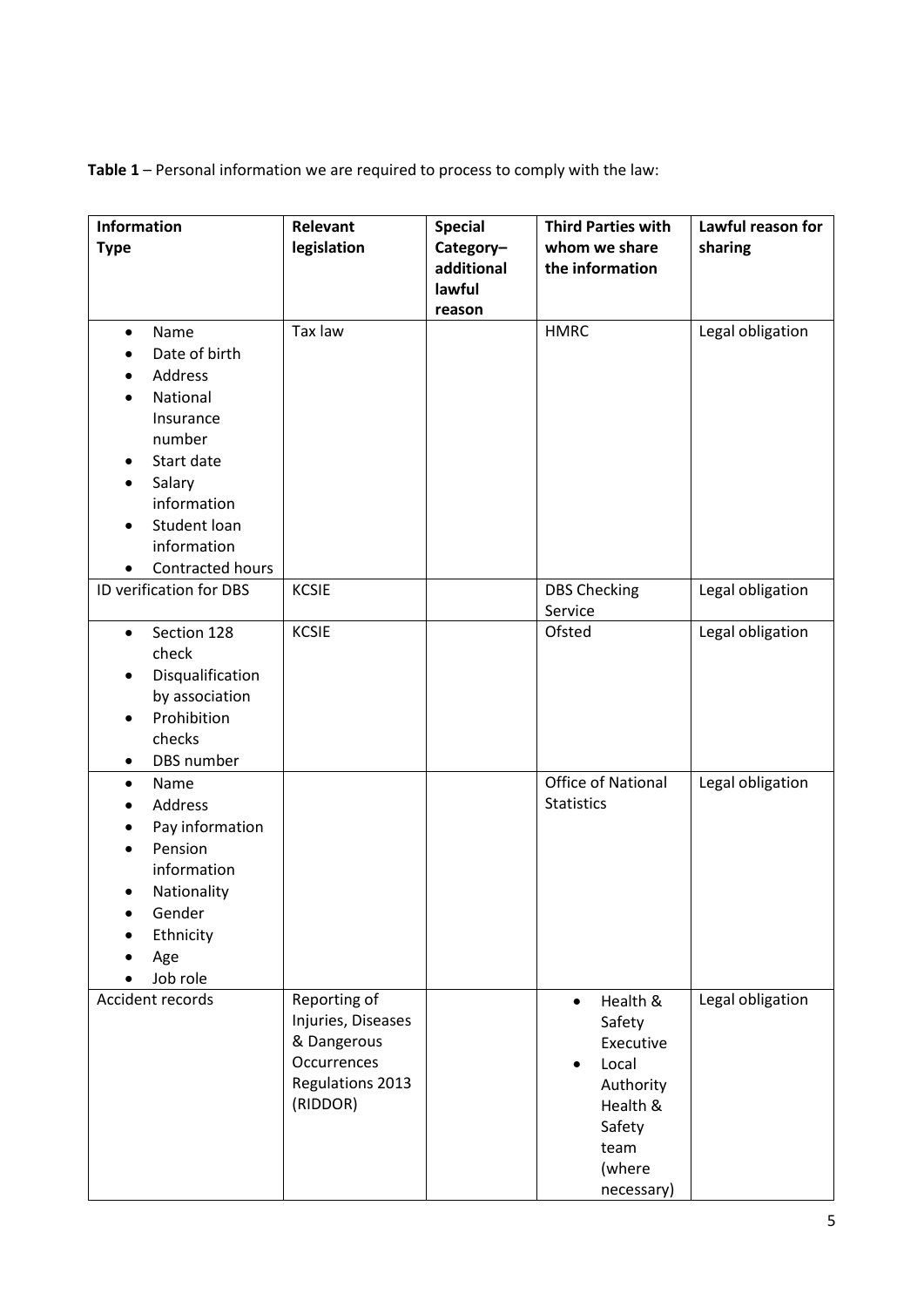| Individual trainee health | <b>Health and Safety</b> | Not shared          | Legal obligation |
|---------------------------|--------------------------|---------------------|------------------|
| & safety risk assessments | at Work etc Act          | externally          |                  |
| and personal emergency    | 1974 and                 |                     |                  |
| evacuation plans (PEEP)   | accompanying             |                     |                  |
|                           | legislation              |                     |                  |
| Qualifying complaint      | <b>Education Act</b>     | Chief Inspector     | Legal obligation |
| information               | 2005, Section 11B        |                     |                  |
| Verification of Right to  | Immigration,             | Local<br>$\bullet$  | Legal obligation |
| work in the U.K (Single   | Asylum and               | Authority           |                  |
| Central Record)           | <b>Nationality Act</b>   | Ofsted<br>$\bullet$ |                  |
|                           | 2006, Section 15         |                     |                  |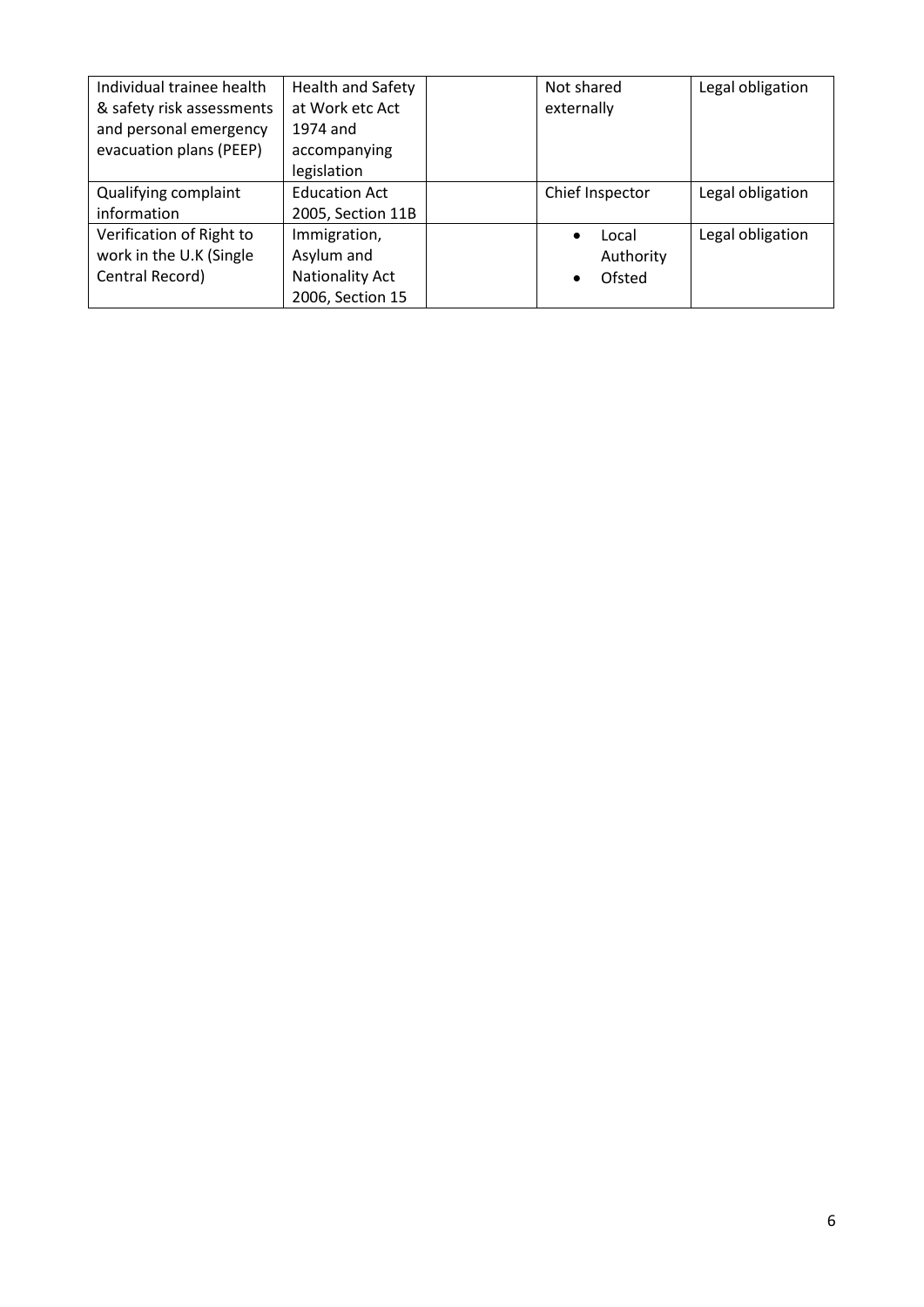**Table 2** – Personal information we are required to process as it is necessary to protect someone's vital interests

| <b>Information</b><br><b>Type</b>                                                   | <b>Special Category -</b><br>additional lawful<br>reason                                                                                                                                                                               | <b>Third Parties with</b><br>whom we share the<br>information                                                | Lawful reason for<br>sharing |
|-------------------------------------------------------------------------------------|----------------------------------------------------------------------------------------------------------------------------------------------------------------------------------------------------------------------------------------|--------------------------------------------------------------------------------------------------------------|------------------------------|
| <b>Medical Information</b>                                                          | Necessary to protect<br>vital interests of the<br>data subject or<br>another person where<br>the data subject is<br>physically or legally<br>incapable of giving<br>consent OR Necessary<br>for preventative/<br>occupational medicine | Medical staff i.e.<br>paramedics/ambulance<br>Responsible/First aid<br>trained staff on<br>residential trips | <b>Vital Interests</b>       |
| <b>Staff Dietary</b><br>Requirements (food<br>allergies)                            | Necessary for<br>preventative/<br>occupational medicine                                                                                                                                                                                | Medical staff i.e.<br>paramedics/ambulance                                                                   | <b>Vital Interests</b>       |
| <b>Medical Conditions &amp;</b><br><b>Staff Emergency</b><br><b>Contact Details</b> | Necessary for<br>preventative/<br>occupational medicine                                                                                                                                                                                | Medical staff i.e.<br>paramedics/ambulance<br>Responsible/First aid<br>trained staff on<br>residential trips | <b>Vital Interests</b>       |
| Religious belief                                                                    | Necessary to protect<br>vital interests of the<br>data subject or<br>another person where<br>the data subject is<br>physically or legally<br>incapable of giving<br>consent                                                            | Medical staff i.e.<br>paramedics/ambulance                                                                   | <b>Vital Interests</b>       |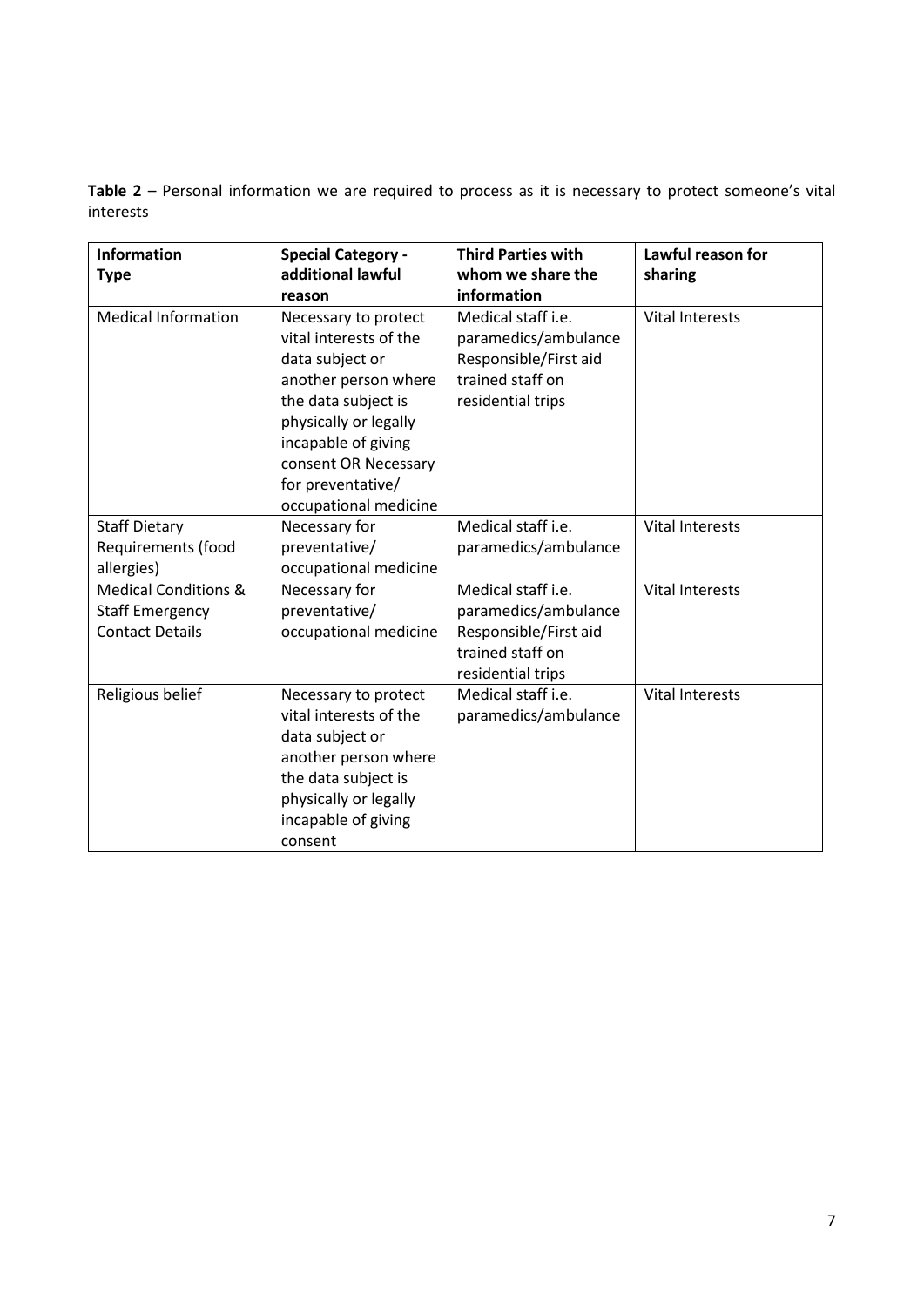**Table 3 -** Personal information we are required to process with the consent of the individual to whom that information 'belongs'

|           | <b>Information Type</b>                  | <b>Special</b> | <b>Third Parties with</b> | Lawful reason |
|-----------|------------------------------------------|----------------|---------------------------|---------------|
|           |                                          | Category -     | whom we share             | for sharing   |
|           |                                          | additional     | the information           |               |
|           |                                          | lawful reason  |                           |               |
| ٠         | Name                                     |                | <b>DfE</b>                | Consent       |
|           | Date of birth                            |                |                           |               |
|           | Address details                          |                |                           |               |
|           | <b>Email address</b>                     |                |                           |               |
|           | QTS number and year                      |                |                           |               |
|           | Academic and professional qualifications |                |                           |               |
| $\bullet$ | Degree subject and university attended   |                |                           |               |
|           | Employer                                 |                |                           |               |
|           | NCTL returner number                     |                |                           |               |
| ٠         | Subjects taught                          |                |                           |               |
|           | Telephone number                         |                |                           |               |
|           | <b>Teaching Line Reference Number</b>    |                |                           |               |
| ٠         | A level qualifications                   |                |                           |               |
|           | Information on ITT provider and          |                |                           |               |
|           | programme                                |                |                           |               |
| ٠         | Information on SKE subject and           |                |                           |               |
|           | programme                                |                |                           |               |
| $\bullet$ | Name                                     |                | University                | Consent       |
|           | <b>Email address</b>                     |                | awarding                  |               |
|           |                                          |                | qualification             |               |
|           | Name                                     |                | Other schools             | Consent       |
|           | <b>Address</b>                           |                | within the Institute      |               |
|           | Date of birth                            |                | of Education              |               |
|           | Email address                            |                |                           |               |
|           | Telephone number                         |                |                           |               |
|           | Teaching Line Reference Number           |                |                           |               |
|           | Degree subject and university attended   |                |                           |               |
| ٠         | A level qualifications                   |                |                           |               |
|           | Job title/responsibility                 |                |                           |               |
|           | Specialist subject                       |                |                           |               |
| $\bullet$ | Curriculum expertise                     |                |                           |               |
| $\bullet$ | <b>Bank details</b>                      |                | <b>Trust bankers</b>      | Consent       |
|           | Name                                     |                |                           |               |
| $\bullet$ | Name                                     |                | <b>External training</b>  | Consent       |
|           |                                          |                | organisation              |               |
| $\bullet$ | Health information to meet trainee's     | Consent        |                           |               |
|           | accessibility needs                      |                |                           |               |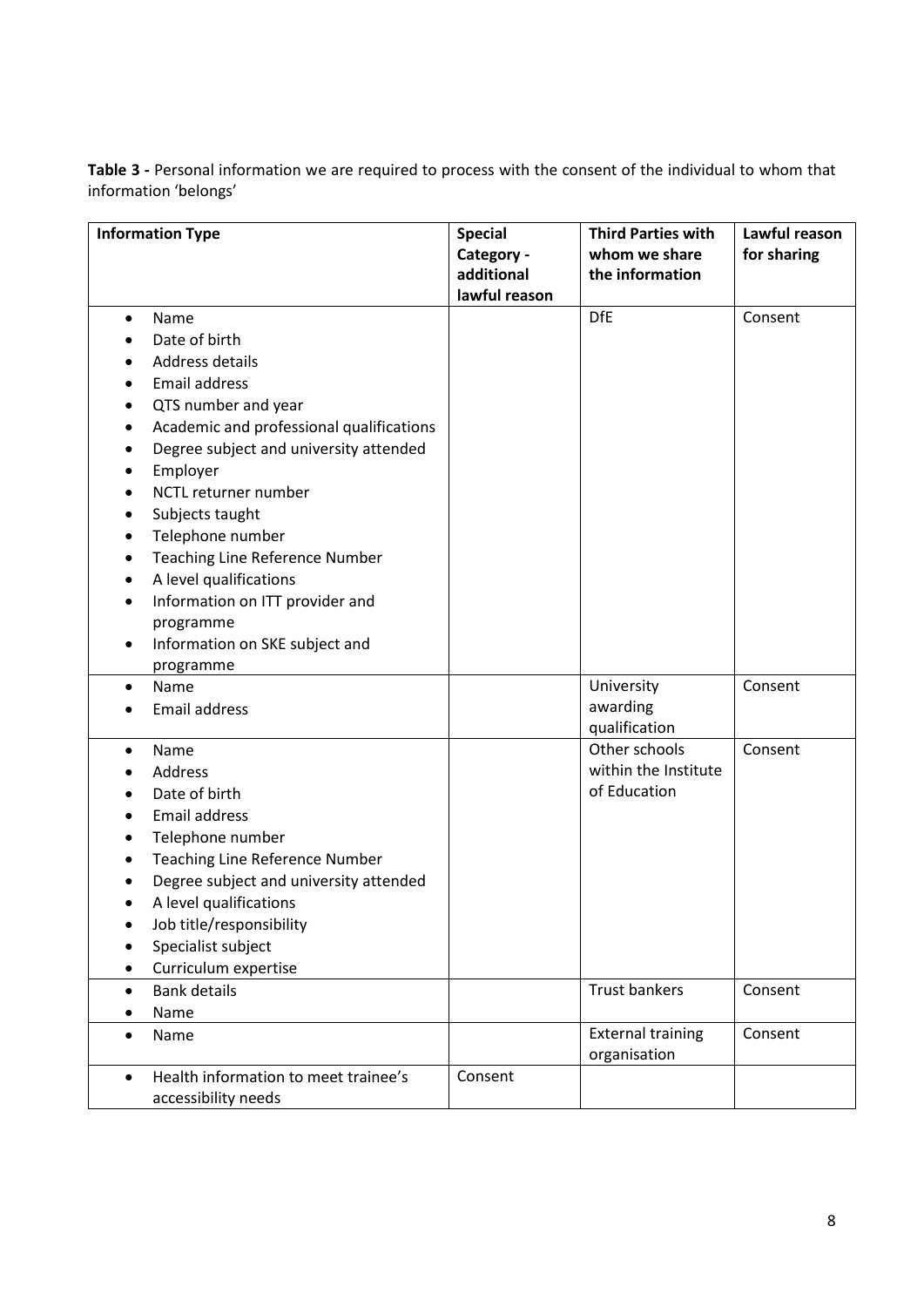**Table 4 -** Personal information we are required to process because it is necessary to do so in order to perform a public task

| <b>Information Type</b>                                                                                       | <b>Special Category -</b><br>additional lawful<br>reason | <b>Third Parties with whom</b><br>we share the information                                                                                      | Lawful reason<br>for sharing |
|---------------------------------------------------------------------------------------------------------------|----------------------------------------------------------|-------------------------------------------------------------------------------------------------------------------------------------------------|------------------------------|
| Attendance Records at staff<br>meetings and staff training                                                    |                                                          | Not shared externally                                                                                                                           | Public task                  |
| Staff personal characteristics<br>i.e. Religion/Gender/Ethnicity                                              | Consent                                                  | Local Authority<br>$\bullet$<br>Confidential<br>Recruitment<br>Monitoring<br>Diocesan<br>$\bullet$<br><b>Education Service</b><br>annual census | Public task                  |
| <b>Medical Conditions (including</b><br>allergies)                                                            | Necessary for<br>preventive or<br>occupational medicine. | Medical staff <i>i.e.</i><br>paramedics/ambulance,                                                                                              | Public task                  |
| Information relating to Covid-<br>19 testing:<br>Name<br>Date of birth<br>Year Group<br>Parent contact number |                                                          | <b>Public Health and other</b><br>public health agencies                                                                                        | Public task                  |
| Results of Covid $-19$ testing                                                                                | Necessary for reasons of<br>public health                |                                                                                                                                                 |                              |